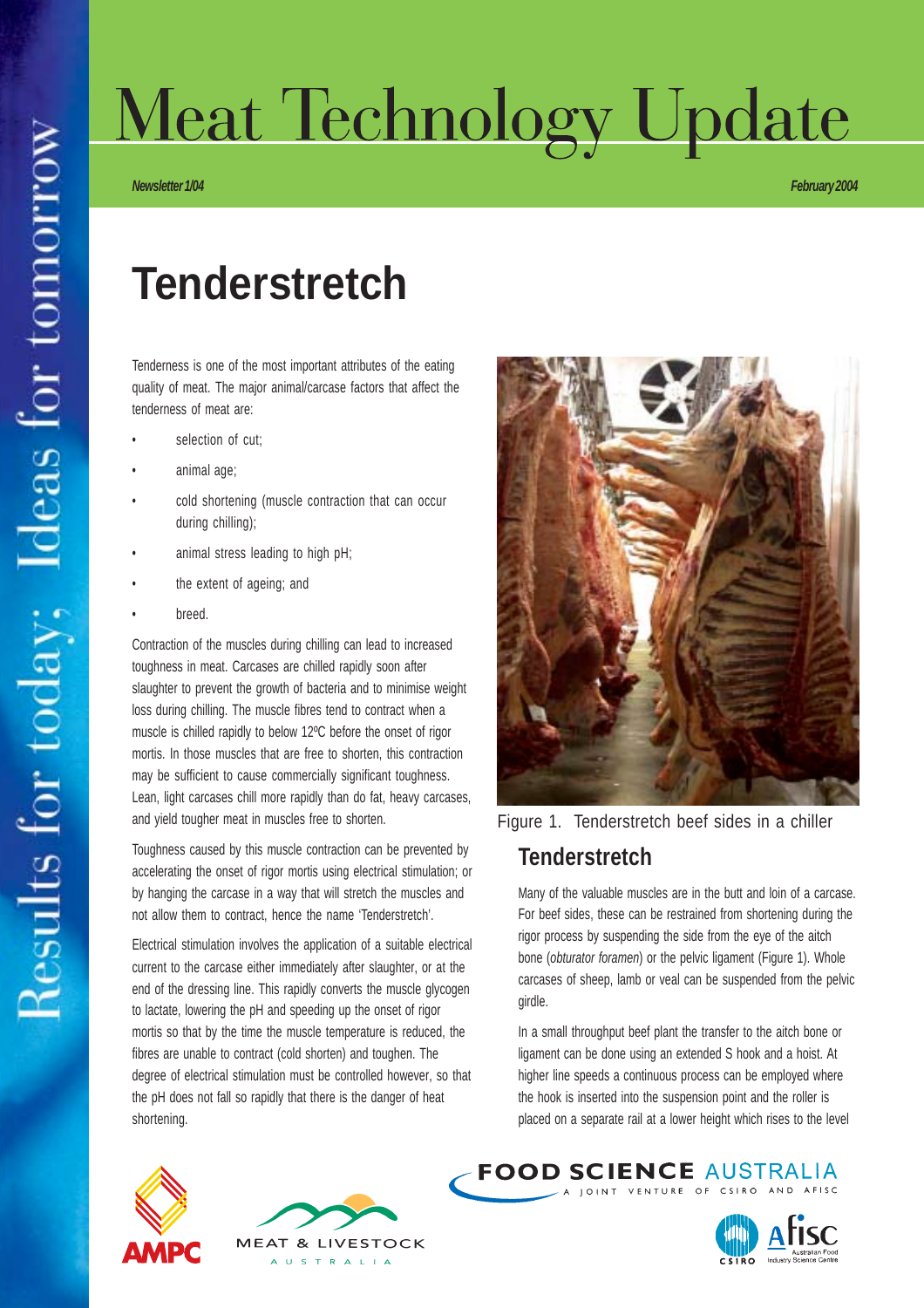

Figure 2. Changeover to tenderstretch

of the main rail (Figure 2). Capital cost can be reduced by replacing the stainless steel hook with a disposable rope of suitable length to hang the side at the same height. These procedures will normally require one additional person on the process line.

The sides must be left hanging in this manner during chilling or until rigor mortis is established. After this period, the side or quarter can be again hung from the Achilles tendon for transport or boning. Experience with trade cattle has shown that they return to close to the original shape even after weekend chilling.

#### *Table 1: Effect on meat quality scores of suspending beef cuts by the Achilles tendon or aitch bone (assessment by panel after grill cooking)*

|                    | Achilles<br>Hung | <b>Tenderstretch</b> | Change in<br><b>Meat Quality</b> |  |
|--------------------|------------------|----------------------|----------------------------------|--|
| Hindquarter        |                  |                      |                                  |  |
| Tenderloin         | 73.5             | 70.9                 | Decreased                        |  |
| Rump               | 56.9             | 63.9                 | Improved                         |  |
| Striploin          | 55.3             | 61.2                 | Improved                         |  |
| Eye Round          | 47.3             | 48.3                 | No difference                    |  |
| Outside Flat       | 46.7             | 50.4                 | Improved                         |  |
| Topside            | 37.8             | 44.9                 | Improved                         |  |
| <b>Foreguarter</b> |                  |                      |                                  |  |
| Cube Roll          | 62.9             | 65.9                 | Improved                         |  |
| <b>Blade</b>       | 55.8             | 55.3                 | No difference                    |  |
| <b>Brisket</b>     | 34.7             | 31.9                 | No difference                    |  |

The application of tenderstretch results in more tender meat for most cuts from the major leg muscles than does conventional Achillestendon hanging. The effect is most marked in the topside, loin, rump and outside flat (Tables 1 and 2).

#### *Table 2: Effect on meat quality scores of beef cuts suspended by the Achilles tendon or aitch bone (stir fried)*

|                     | <b>Achilles Hung</b> | <b>Tenderstretch</b> |  |
|---------------------|----------------------|----------------------|--|
| Tenderloin          | 76.0                 | 75.2                 |  |
| Striploin           | 54.8                 | 56.8                 |  |
| Topside             | 43.8                 | 47.6                 |  |
| <b>Outside Flat</b> | 41.0                 | 47.6                 |  |

The meat quality score is derived from consumer test results and includes an assessment of tenderness, juiciness, flavour and overall liking. Higher scores indicate superior eating-quality satisfaction.

Tenderstretch allows the fibres of the muscles of some cuts, such as the tenderloin, to shorten. Any adverse effect on tenderness is small and usually not apparent to consumers. There is also no effect on forequarter cuts other than the cube roll as no extra tension is applied to these muscles.

Tenderstretch sides can be hung by either the aitch bone or the ligament (Figure 3).

The position effect on the striploin in normally hung carcases (whereby the cranial portion had a higher palatability than the caudal portion), was reduced by suspension from the ligament (Table 3). When evaluated over several hindquarter muscles and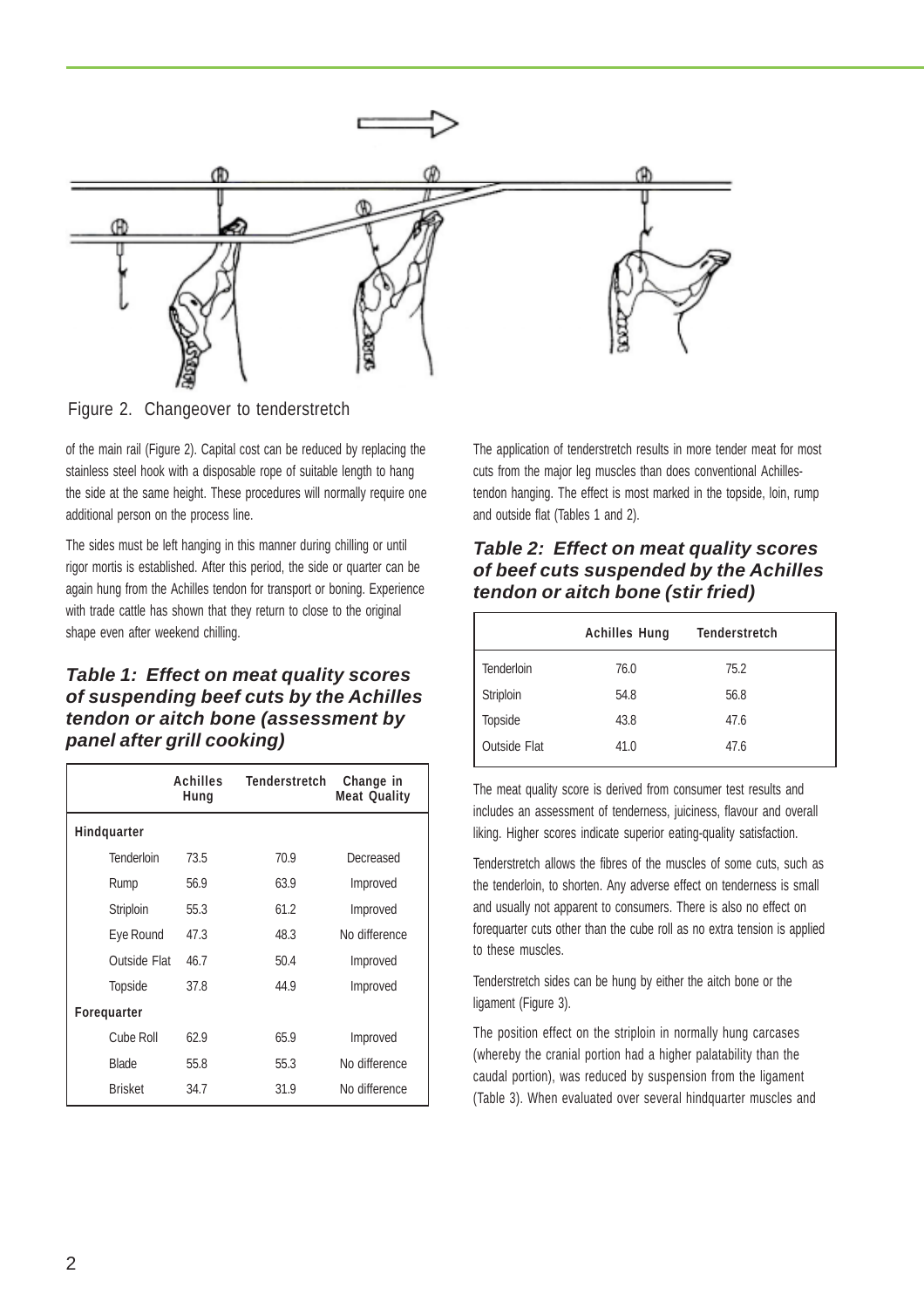

#### Figure 3. Sides can be hung by the aitch bone (L) or the ligament (R).

the loin muscle, there was a trend for suspension by the aitch bone to produce meat that was more palatable than the ligament method.

The results plotted in Figure 4 indicate that tenderstretching has almost the same effect on tenderness of cube rolls as ageing for 3 to 4 weeks at 0 to 1ºC. This suggests that there is little need for ageing of this cut from tenderstretched sides beyond 7 to 14 days. In contrast a significant improvement in tenderness occurs with ageing this cut from Achilles-hung sides right through to 4 weeks from processing. This relationship differs for different cuts. In some cases, the tenderness of a two-day-aged tenderstretch cut is equivalent to that of a two-weekaged cut from an Achilles-hung side.

#### *Table 3: Effect of hanging method on meat quality scores at various positions along the LD muscle*

| <b>Position</b> | <b>Achilles</b> | <b>Aitch Bone</b> | <b>Tenderstretch Tenderstretch</b><br>Ligament |
|-----------------|-----------------|-------------------|------------------------------------------------|
| Cranial end     | 54.8            | 60.0              | 59.2                                           |
| Centre          | 54.8            | 56.8              | 53.3                                           |
| Caudal end      | 49.6            | 48.4              | 56.1                                           |

Tenderstretch hanging is an alternative to electrical stimulation for achieving good sheepmeat eating quality; it is best suited to the domestic short-aged market.

An advantage of tenderstretch lies in the uniformity of eating quality between cuts. For example, if older sheep are Achilles-hung there are marked differences between the different cuts, to an extent not seen with lamb; however, if they are tenderstretch-hung, the marked differences between cuts are eliminated.

In some cases the economic advantage for tenderstretching beef sides may be reduced by the fact that, with some chiller designs, fewer tenderstretch than Achilles-hung sides can be accommodated in a chiller. A rail spacing of 900 mm is normally sufficient to accommodate tenderstretched carcases from local trade cattle.

Tenderstretch is a process that has been proven effective in improving the tenderness of the commercially valuable cuts from carcases of both cattle and smallstock. Although there is an increased cost with the process, MSA grading offers the potential for tenderstretch to increase returns to processors from the sale of beef with improved eating quality.